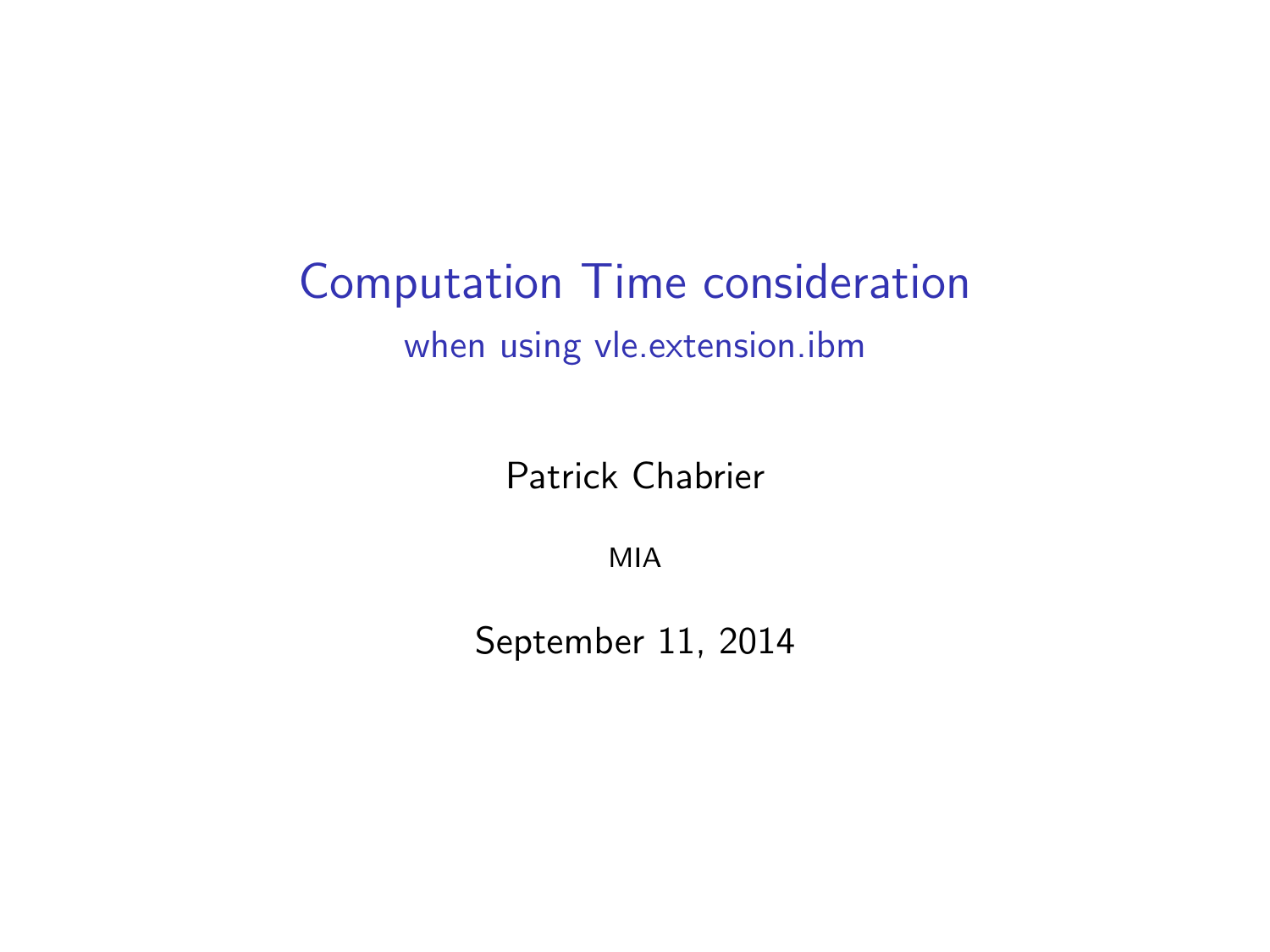# Introduction

This is a very preliminary study, in order to introduce the subject. And we have taken the a user point of view.

- $\blacktriangleright$  An empirical approach.
- $\blacktriangleright$  A single model Lotka Voltera
- $\triangleright$  A single method, expected to be the same on both side (RK4)
- $\triangleright$  ModelMaker 3.0 has been used on a Windows Seven Virtual Machine
- $\triangleright$  vle 1.3 has been used Ubuntu 14.04
- ightharpoonup the laptop used is an  $i7(2.7GHz)$

#### **Simulators**

All the simulators we have been used for this study, even those of ModelMaker are available in the package ibm.computation.time.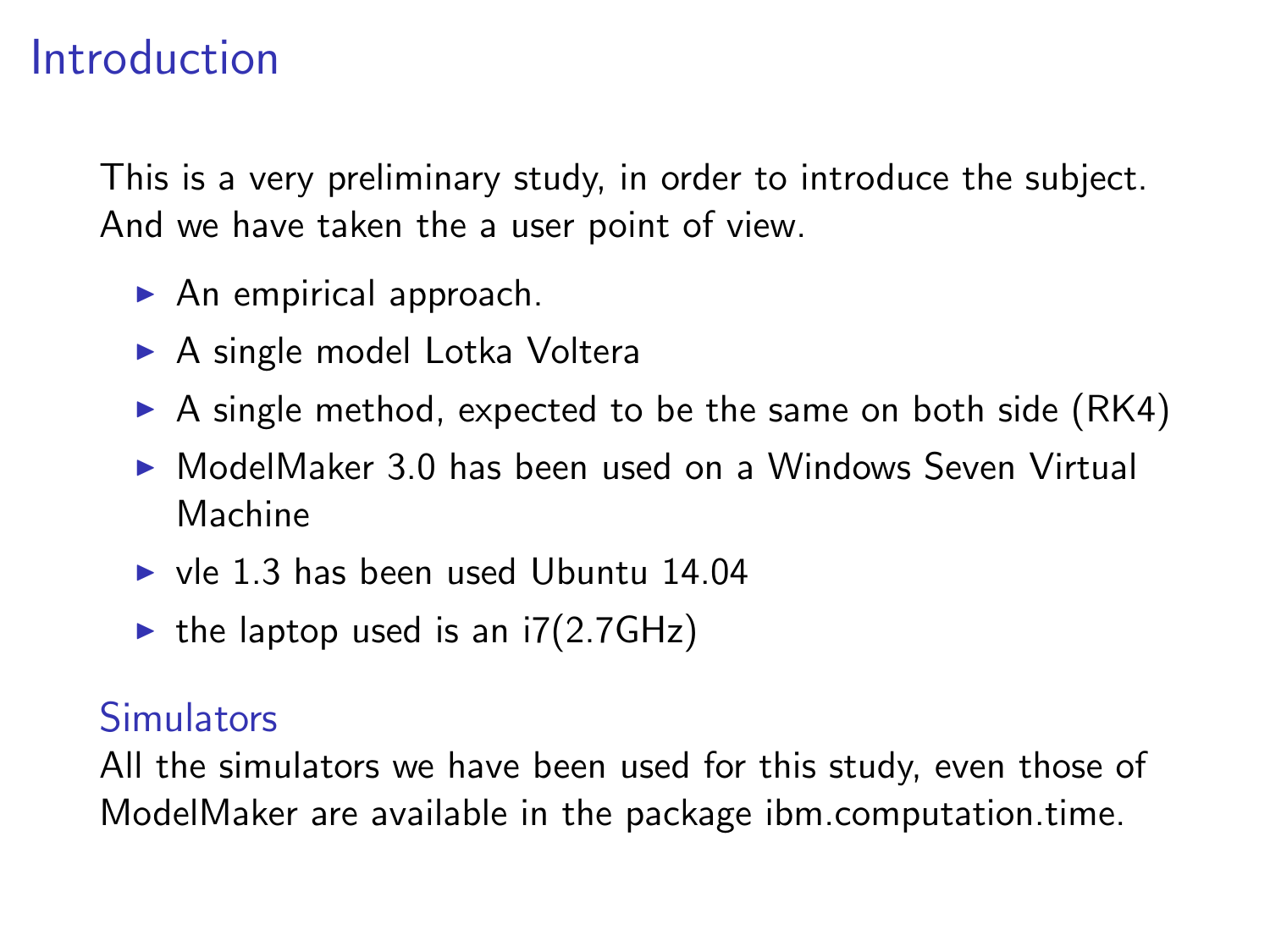# The simulator

- $\triangleright$  A simple LotkaVoltera model with 2 variables an 4 parameters
- $\triangleright$  RK4 with fixed step length (100 steps per time steps)
- $\blacktriangleright$  100000 steps
- $\blacktriangleright$  No visualisation
- $\triangleright$  A Storage view is used on the VLE side, to store at the resolution of the simulation, not the one of the RK4 method.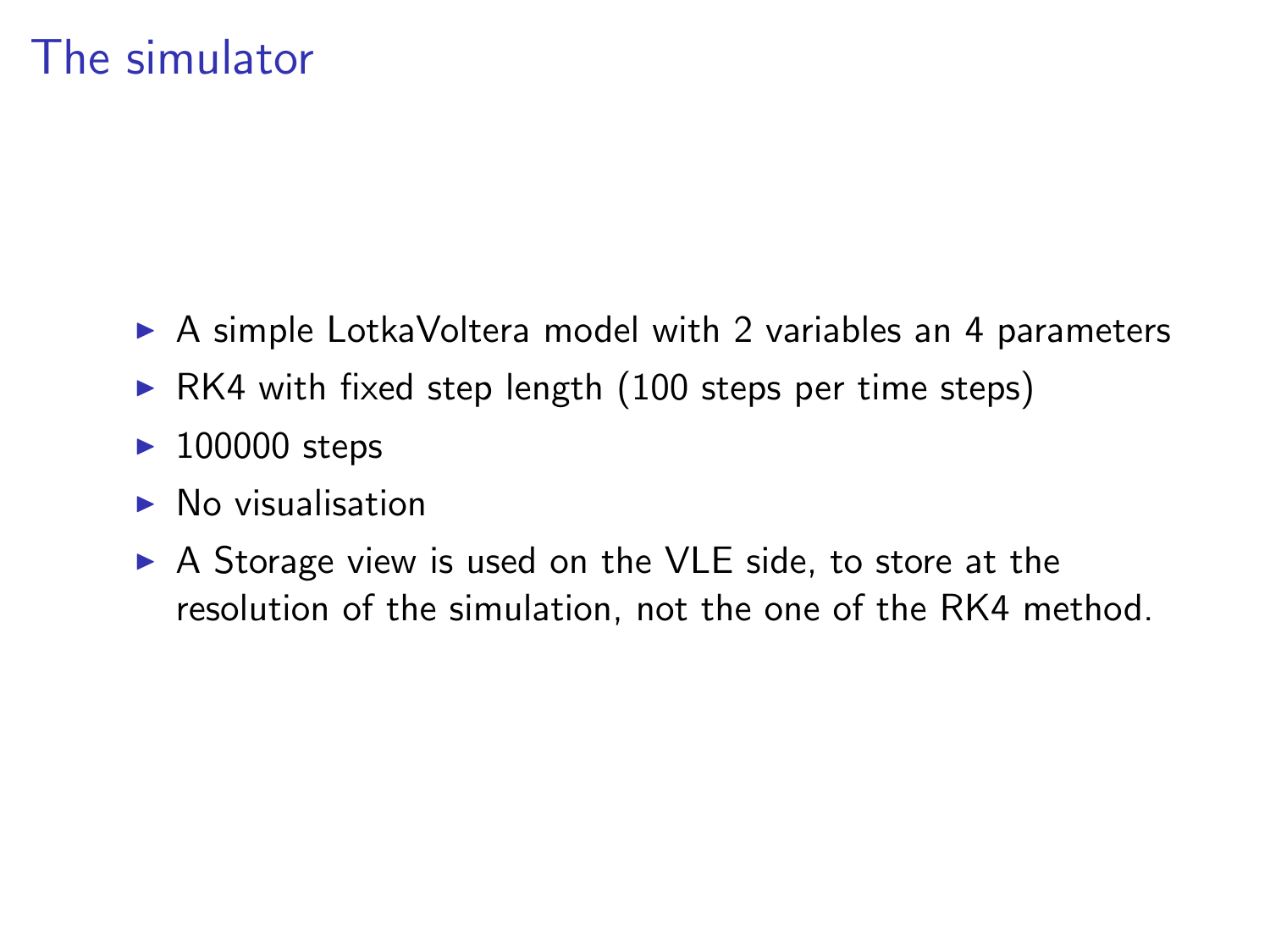# ModelMaker & vle.extension.differential-equation

- $\triangleright$  The unit of Table [1](#page-3-0) is the second.
- $\triangleright$  On one side we use the duration given by ModelMaker
- $\triangleright$  On the other side we use the user time given by the unix command time
- $\triangleright$  MM vectorized : the compartments of the model are vectorized
- $\triangleright$  MM Duplicated : the diagrams compartments are duplicated
- $\triangleright$  VLE\_ODE : the models are duplicated

| Quantity    | MM_Duplicated   MM_vectorized   VLE_ODE |       |        |
|-------------|-----------------------------------------|-------|--------|
| x1          | 9.4                                     | 9.4   | 3.539  |
| x2          | 17.9                                    | 46.9  | 6.934  |
| $\times 10$ | 84.8                                    | 217.7 | 34.391 |

<span id="page-3-0"></span>Table 1 : ModelMaker and pure ODE models inside VLE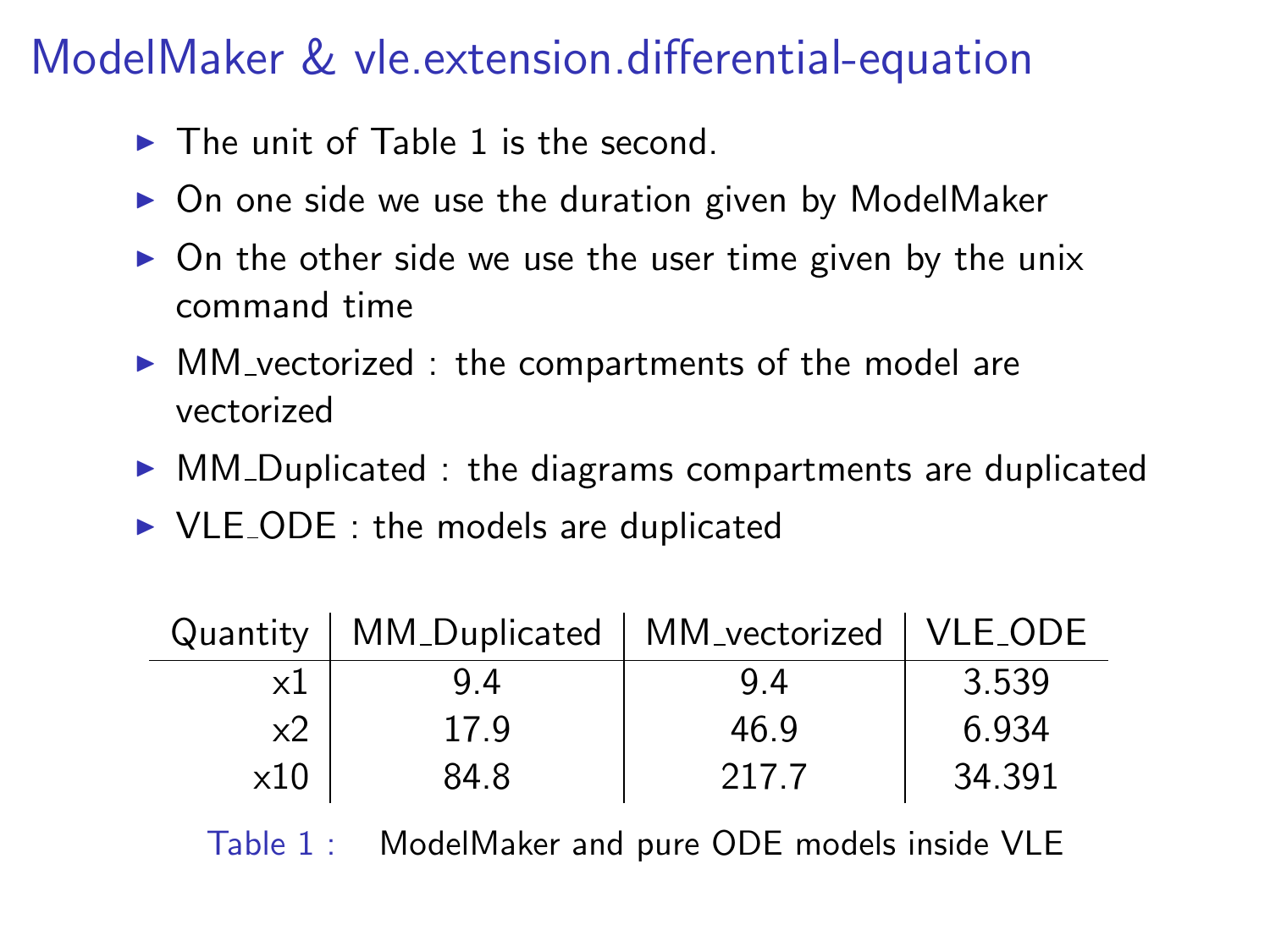# ModelMaker & vle.extension.ibm

- $\triangleright$  The unit of Table [2](#page-4-0) is the second.
- $\triangleright$  On one side we use the duration given by ModelMaker
- $\triangleright$  On the other side we use the user time given by the unix command time
- $\triangleright$  MM vectorized : the compartments of the model are vectorized
- $\triangleright$  VLE\_ODE : the models are duplicated
- $\triangleright$  VLE\_IBM : the models are duplicated and connected to a unsensitive controler to test the weight of the communication first

| Quantity    | MM_vectorized   VLE_ODE   VLE_IBM |        |         |
|-------------|-----------------------------------|--------|---------|
| x1          | 9.4                               | 3.539  | 20.328  |
| x2          | 46.9                              | 6.934  | 36.742  |
| $\times 10$ | 217.7                             | 34.391 | 199.835 |

<span id="page-4-0"></span>Table 2: ModelMaker and IBM inside VLF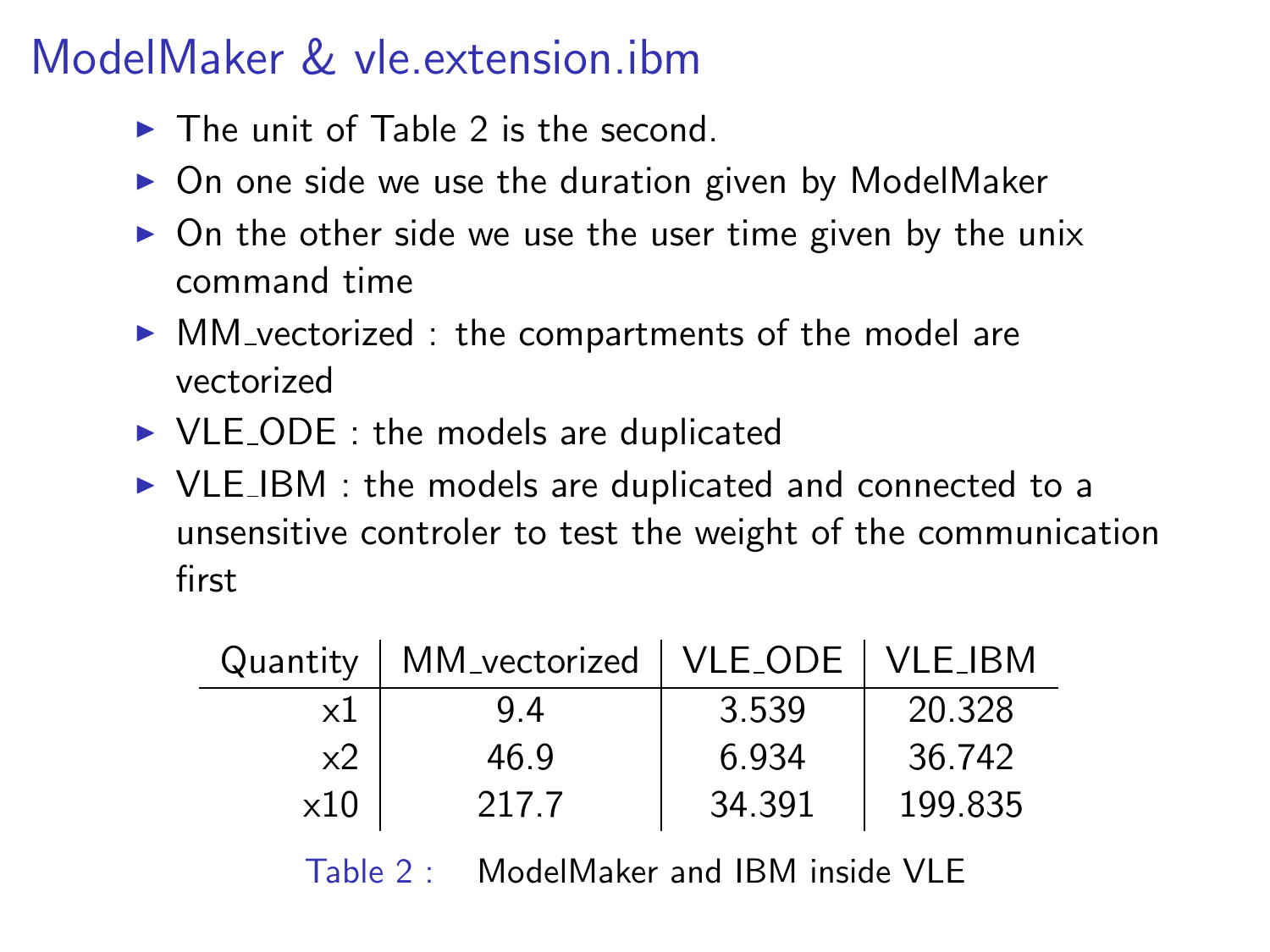# Conclusion

- $\triangleright$  When using pure ODE, with no comunications between the models, the computation times of the solution provided by the vle.extension.differential-equation package seems to be interresting, and could be x3 faster. And even more if considering the vector approach of ModelMaker.
- $\triangleright$  As soon as we use the communication architecture of the vle.extension.ibm, we loose much. We communicate at the resolution of integration communication. It can cost an x6 coefficient.